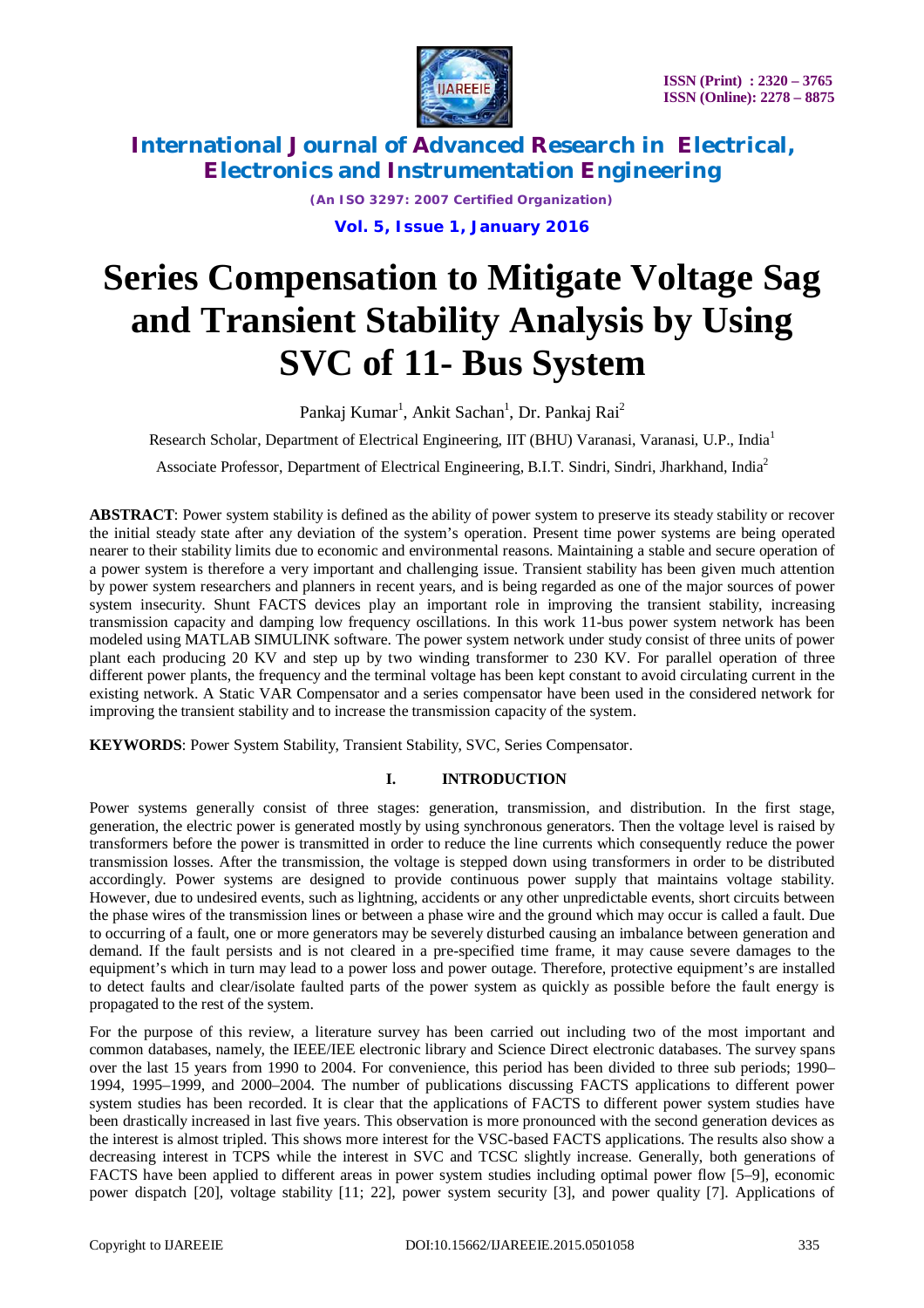

*(An ISO 3297: 2007 Certified Organization)*

#### **Vol. 5, Issue 1, January 2016**

FACTS to power system stability in particular have been carried out using same databases. It was found that the ratio of FACTS applications to the stability study with respect to other power system studies is more than 60% in general.

#### **II. CLASSIFICATION OF STABILITY**

Fig.1 provides a comprehensive categorization of power system stability. As Depicted by Fig. 1, there are two main classes of stability: rotor angle stability and voltage stability. Rotor angle stability has two main subclasses: smalldisturbance angle (steady-state) stability and transient stability. A power system is considered to be steady-state stable if, after any small disturbance, it reaches a steady state operating condition which is identical or close to the pre disturbance operating condition. A power system is transient stable for a large disturbance or sequence of disturbances if, following that disturbances it reaches an acceptable steady-state operating condition. Unlike steady-state stability which is a function only of the operating condition, transient stability is more complicated since it is a function of both operating condition and the disturbance [2]. Voltage stability also has two main subclasses: large disturbance voltage stability and small disturbance voltage stability.



Fig.1. Classification of power system stability

Transient stability is the ability of the power system to maintain synchronism when subjected to sever transient disturbance. The response to this type of disturbance involves large excursions of rotor angles and is influenced by nonlinear power-angle relationship. Stability depends on the initial operating state of the system and the severity of the disturbance. The system usually altered after the disturbance which may cause the system to operate in a different steady-state status from that prior the disturbance. Power systems are designed to be stable for a selected set of contingencies. The contingencies usually considered are short-circuits of different types: phase-to-ground, phase-to phase- to-ground, or three-phase. They are usually assumed to occur on the transmission lines, but occasionally bus or transformer faults are also considered. Methods of transient stability analysis comprising as swing equation, Equal area criterion, Numerical Integration Methods, Direct Methods Transient Stability Analysis.



Fig.2. Rotor angle response to a transient disturbance*.*

Fig. 2 illustrates the behavior of a synchronous machine for stable and unstable situations. In Case 1, the rotor angle increases to a maximum, then decreases and oscillates with decreasing amplitude until it reaches a steady state. This case is considered transient stable. In Case 2, the rotor angle continues to increase steadily until synchronism is lost. This type on transient instability is referred to as first-swing instability. In Case 3, the system is stable in the first swing but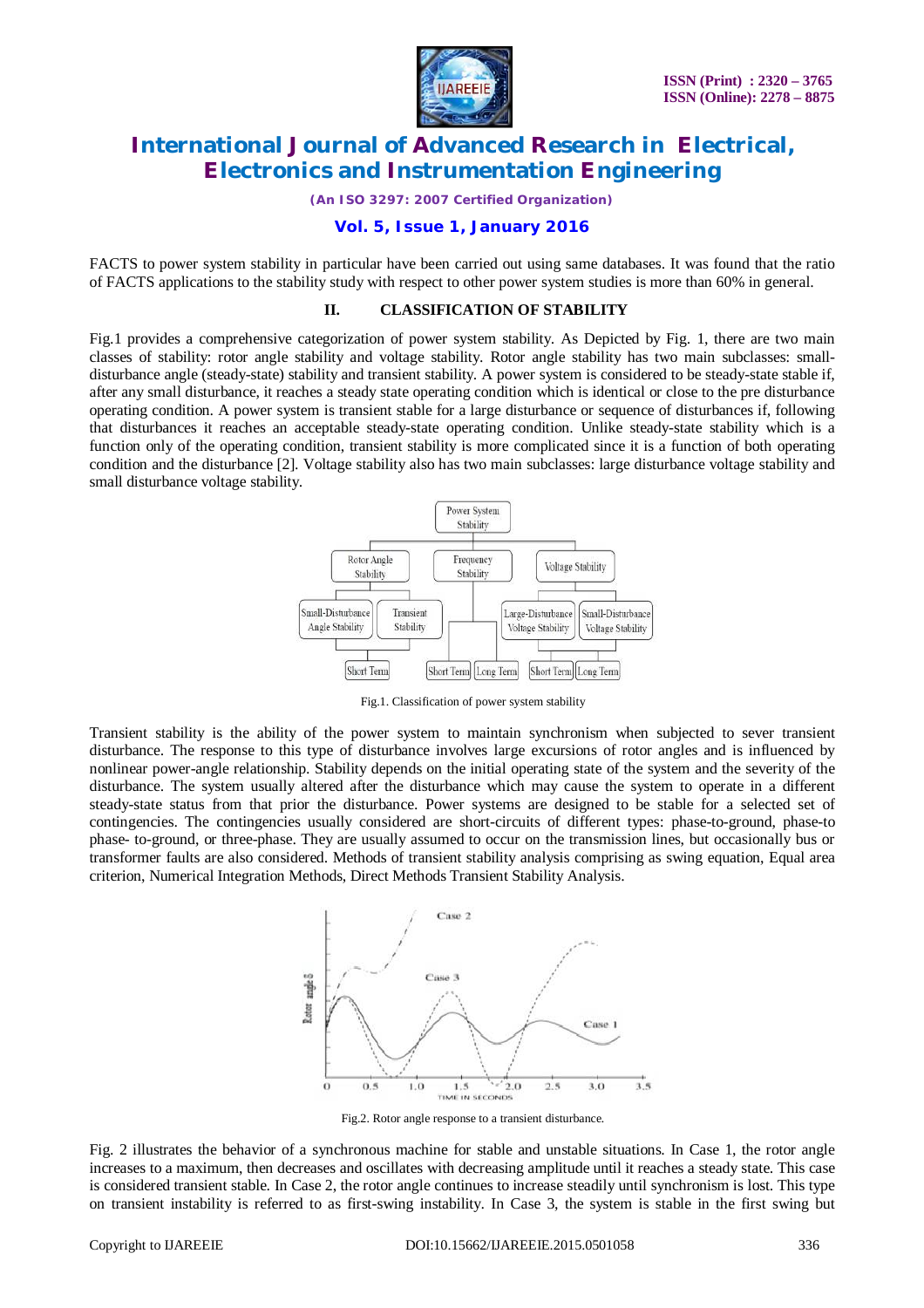

*(An ISO 3297: 2007 Certified Organization)*

#### **Vol. 5, Issue 1, January 2016**

becomes unstable as a result of growing oscillations as the end state is approached. This form of instability occurs when the post fault steady-state condition is itself is small signal unstable. In transient stability studies, the study period of interest is usually limited to 3 to 5 seconds following the disturbance, although it may extend to about ten seconds for very large systems with dominant inter area modes of oscillation.

#### **III. STATIC VAR COMPENSATOR (SVC)**

The Static Var Compensator (SVC) is a shunt device of the Flexible AC Transmission Systems (FACTS) family using power electronics to control power flow and improve transient stability on power grids [1]. The SVC regulates voltage at its terminals by controlling the amount of reactive power injected into or absorbed from the power system. When system voltage is low, the SVC generates reactive power (SVC capacitive). When system voltage is high, it absorbs reactive power (SVC inductive). The variation of reactive power is performed by switching three-phase capacitor banks and inductor banks connected on the secondary side of a coupling transformer. Each capacitor bank is switched on and off by three thyristor switches (Thyristor Switched Capacitor or TSC). Reactors are either switched on-off (Thyristor Switched Reactor or TSR) or phase-controlled (Thyristor Controlled Reactor or TCR). It is a variable impedance device where the current through a reactor is controlled using back to back connected thyristor valves. The application of thyristor valve technology to SVC is an offshoot of the developments in HVDC technology. The major difference is that thyristor valves used in SVC are rated for lower voltages as the SVC is connected to an EHV line through a step down transformer or connected to the tertiary winding of a power transformer. The application of SVC was initially for load compensation of fast changing loads such as steel mills and arc furnaces. Here the objective is to provide dynamic power factor improvement and also balance the currents on the source side whenever required. The application for transmission line compensators commenced in the late seventies. Here the objectives are to Increase power transfer in long lines, improve stability with fast acting voltage regulation, damp low frequency oscillations due to swing (rotor) modes, damp sub synchronous frequency oscillations due to torsional modes, control dynamic over voltage. The SVC is configured in two ways (i) Fixed Capacitor-Thyristor Controlled Reactor (FCTCR) (ii) Thyristor Switched Capacitor (TSC-TCR).



Fig.3. A Typical SVC (TSC-TCR) Configuration

The second type is more flexible than the first one and requires smaller rating of the reactor and consequently generates fewer harmonic. The schematic diagram of a TSC-TCR type SVC is shown in Fig.3, this shows that the TCR and TSC are connected on the secondary side of a step-down transformer. Tuned and high pass filters are also connected in parallel which provide capacitive reactive power at fundamental frequency. The voltage signal is taken from the high voltage SVC bus using a potential transformer.

The TSC is switched in using two thyristor switches (connected back to back) at the instant in a cycle when the voltage across valve is minimum and positive. This results in minimum switching transients. In steady state, TSC does not generate any harmonics. To switch off a TSC, the gate pulses are blocked and the thyristors turns off when the current through them fall below the holding currents. It is to be noted that several pairs of thyristors are connected in series as the voltage rating of a thyristor is not adequate for the voltage level required. However the voltage ratings of valves for a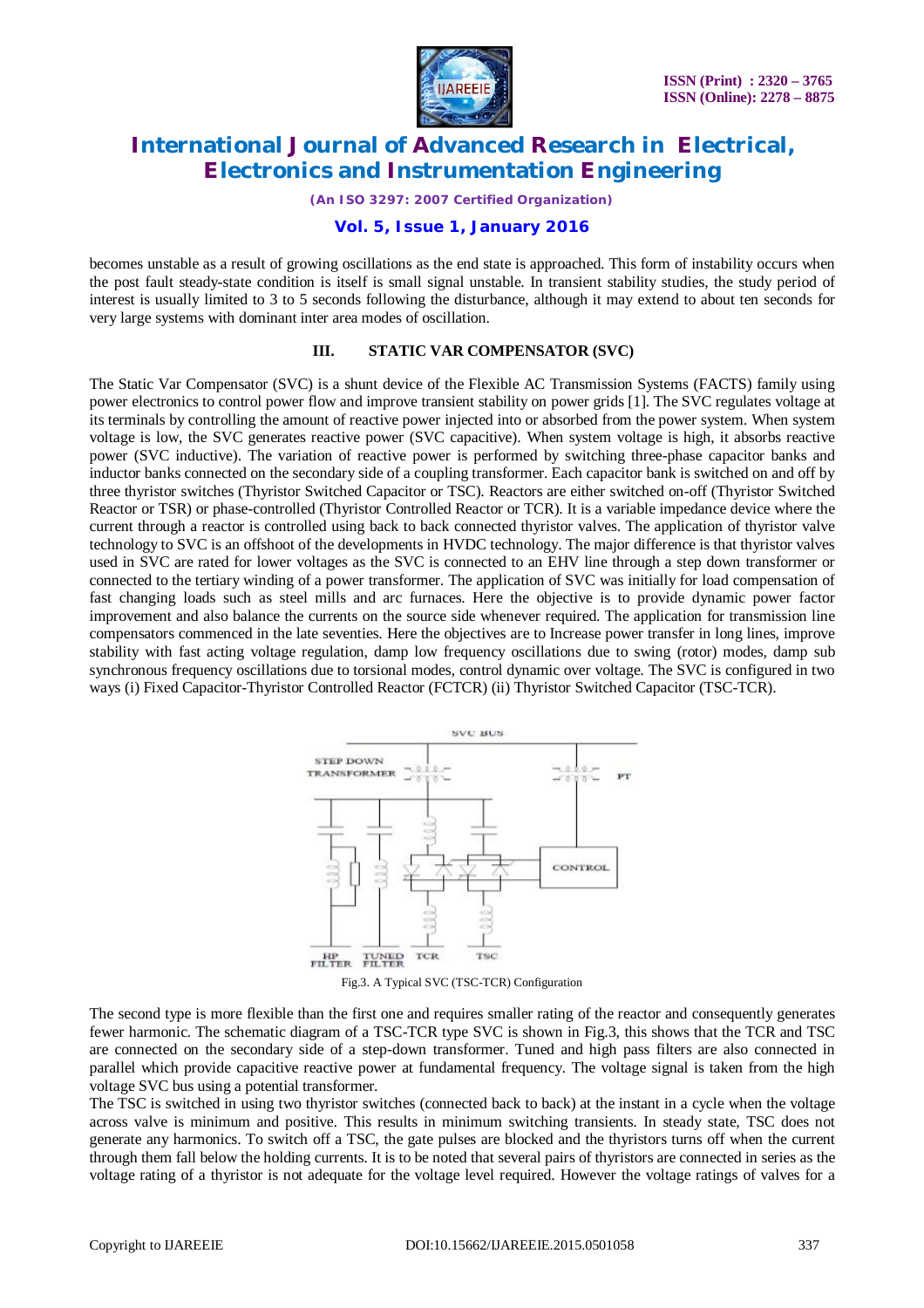

*(An ISO 3297: 2007 Certified Organization)*

### **Vol. 5, Issue 1, January 2016**

SVC are much less than the voltage ratings of a HVDC valve as a step down transformer is used in the case of SVC. To limit in a TSC it is necessary to provide a small reactor in series with the capacitor.

The block diagram of basic SVC Controller incorporating voltage regulator is shown in Fig.4, This shows that both voltage ( $V_{\text{avc}}$ ) and current ( $I_{\text{avc}}$ ) signals are obtained from potential and current transformers and then rectified.



Fig.4. SVC Controller

The AC filter is basically a notch filter to eliminate the signal component of frequency corresponding to the parallel resonance in the system viewed from the SVC bus. The line capacitance (in parallel with SVC capacitance) can result in parallel resonance with the line inductance. The SVC voltage regulator has a tendency to destabilize this resonant mode of oscillation and the notch filter is aimed at overcoming this problem. As a matter of fact, any parallel resonance mode (of frequency below second harmonic) can have adverse interaction with SVC voltage regulator.. If series capacitors are used along with SVC, then they can cause parallel resonance with a neighboring shunt reactor. If the second (parallel resonance) mode has a lower frequency (say below 20 Hz), a high pass filter in addition to the notch filter has been suggested The rectified signal is filtered. The DC side filters include both a low pass filter (to remove the ripple content) and notch filters tuned to the fundamental and second harmonic components The notch filters are provided to avoid the adverse interactions of SVC caused by second harmonic positive sequence and fundamental frequency negative sequence voltages on the SVC bus. For example, second harmonic positive sequence voltages at the SVC bus cause a fundamental frequency component in the rectified signal that results in the modulation of SVC susceptance at the same frequency. This in turn (due to amplitude modulation) results in two components at side band frequencies (0,2f) in the SVC current. The dc component can result in unsymmetric saturation of the SVC transformer and consequent increase in the magnetization current containing even harmonics. It has been observed that this adverse harmonic interaction between the SVC and the network can result in large distortion of the SVC bus voltage and impaired. Distortion of the SVC bus distortion of the SVC bus voltage and impaired operation of SVC (termed as second harmonic instability). The auxiliary signals mentioned in Fig.3 are outputs from the susceptance (or reactive power) Regulator (SR) and Supplementary Modulation Controller (SMC). The Susceptance Regulator is aimed at regulating the output of SVC in steady state such that the full dynamic range is available during transient disturbances. The output of Susceptance Regulator modifies the voltage reference in steady state. However its operation is deliberately made slow such that it does not affect the voltage regulator function during transients.

#### **IV. SERIES COMPENSATOR**

Series capacitors are connected in series with the line conductor to compensate for inductive reactance of the line. This reduces the transfer reactance between the buses to which the line is connected, increases maximum power that can be transmitted, and reduces the effective reactive power  $(XI^2)$  loss. Although series capacitors are not usually installed for voltage control as such, they contribute to improved voltage control and reactive power balance. The reactive power produced by a series capacitor increases with increasing power transfer; a series capacitor is self-regulating in this regard. The three-phase series compensator consists of three identical subsystems, one for each phase, which is in the Fig. 5. The transmission line is 40% series compensated by a 62.8  $\mu$ F capacitor.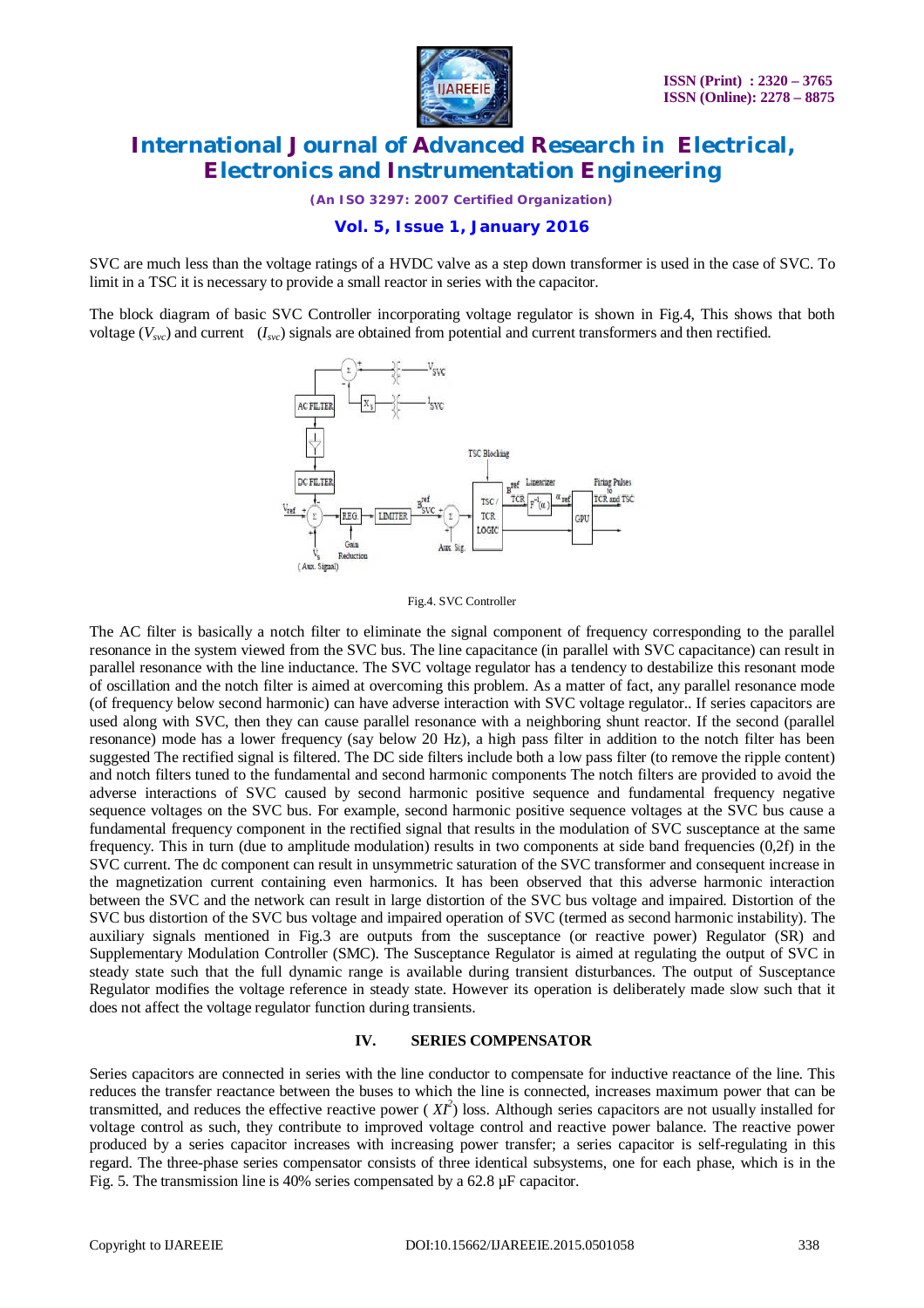

*(An ISO 3297: 2007 Certified Organization)*

**Vol. 5, Issue 1, January 2016**



Fig.5. Series Compensation of Subsystem

The capacitor is protected by the MOV block. A gap is also connected in parallel with the MOV block. The gap is fired when the energy absorbed by the surge arrester exceeds a critical value of 30 MJ. To limit the rate of rise of capacitor current when the gap is fired, a damping RL circuit is connected in series. Open the Energy & Gap firing subsystem. It shows how you calculate the energy dissipated in the MOV by integrating the power (product of the MOV voltage and current). When the energy exceeds the 30 MJ thresholds, a closing order is sent to the Breaker block simulating the gap.

### **V. SIMULATION AND RESULTS**

In this paper three plants has been considered of 900 MW each generating 20 KV and then fed to two winding



Fig.6. Single Line diagram of 11-bus power system

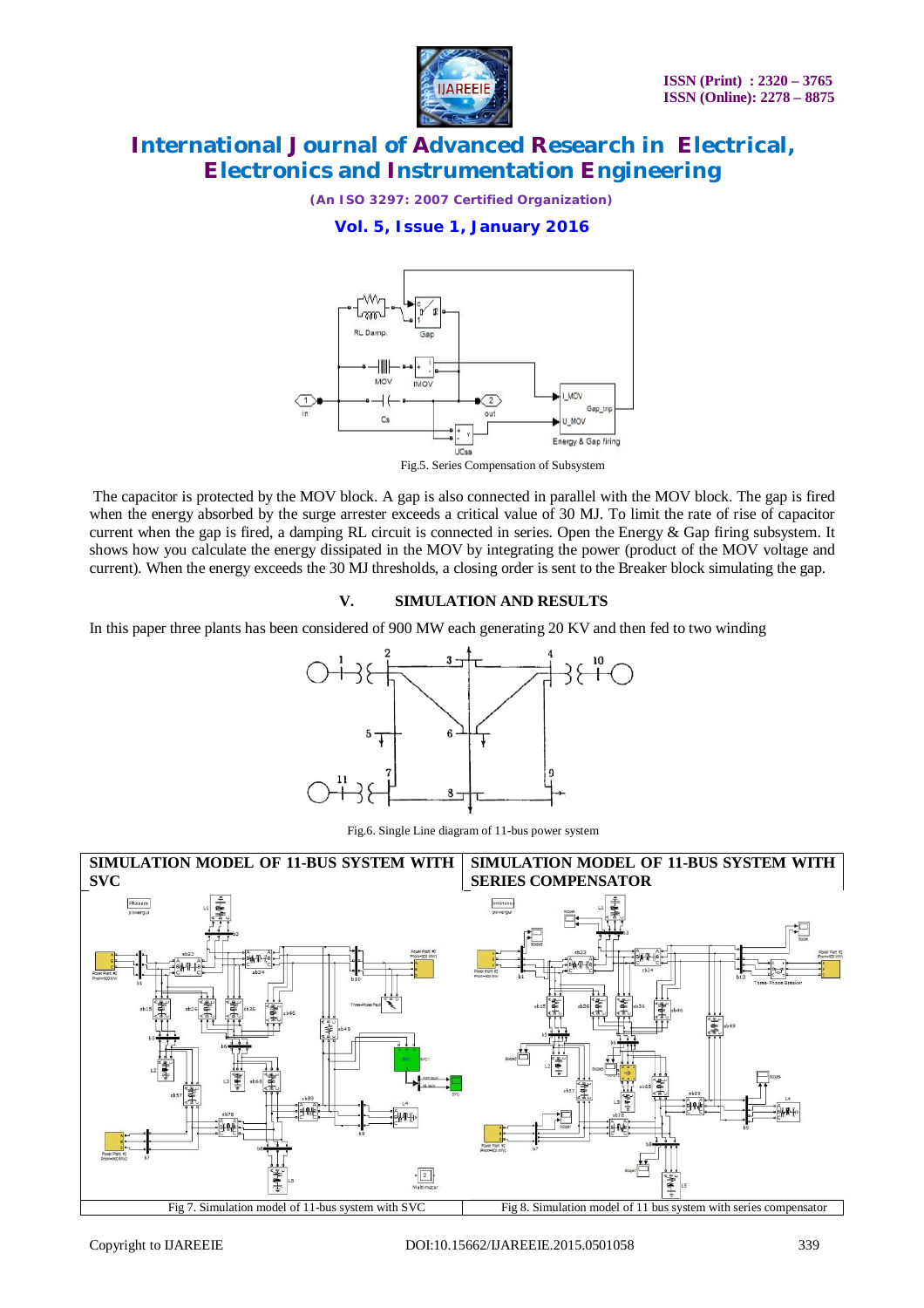

*(An ISO 3297: 2007 Certified Organization)*

#### **Vol. 5, Issue 1, January 2016**

transformers where voltage is step up to 230 KV and then connected to the transmission system which consist of 11buses. There are five loads connected in the buses 3,5,6,8 and 9 respectively. Simulation model has been developed using MATLAB SIMULINK software. A three phase fault has been created near bus no 10 for time 0.01 to 0.03 sec and its impact has been taken down with the help of different bus scopes connected in the model. In the same system i have introduced a series compensator which is 55 % compensated near bus no. 6 to reduce the overshoot caused due to fault and see the amount of overvoltage and over current reduced by the use of it. The system is modeled without and with SVC to observe the phenomena of transient oscillation and subsequently how it is damped out by the SVC. It is found that the SVC can effectively damp out the resulting oscillating. In the result part we have compared the outputs of two models with and without SVC. Thus it has been clearly observed that the transient oscillations sustain up to 0.03 sec without SVC and with the use of SVC the transient oscillation vanishes before 0.01 sec. Further it has been observed that with use of series compensator the fault amplitude for current and voltages at different buses reduces and transmission capacity increases thus improving the power transfer capability.



Fig.9. Voltage Waveform of 10 Bus Systems (a).without SVC (b) with SVC



Fig.10. Voltage Waveform of 9 Bus Systems (a) without SVC (b) with SVC



Fig.11. Current Waveform of 10 Bus Systems (a) without SVC (b) without SVC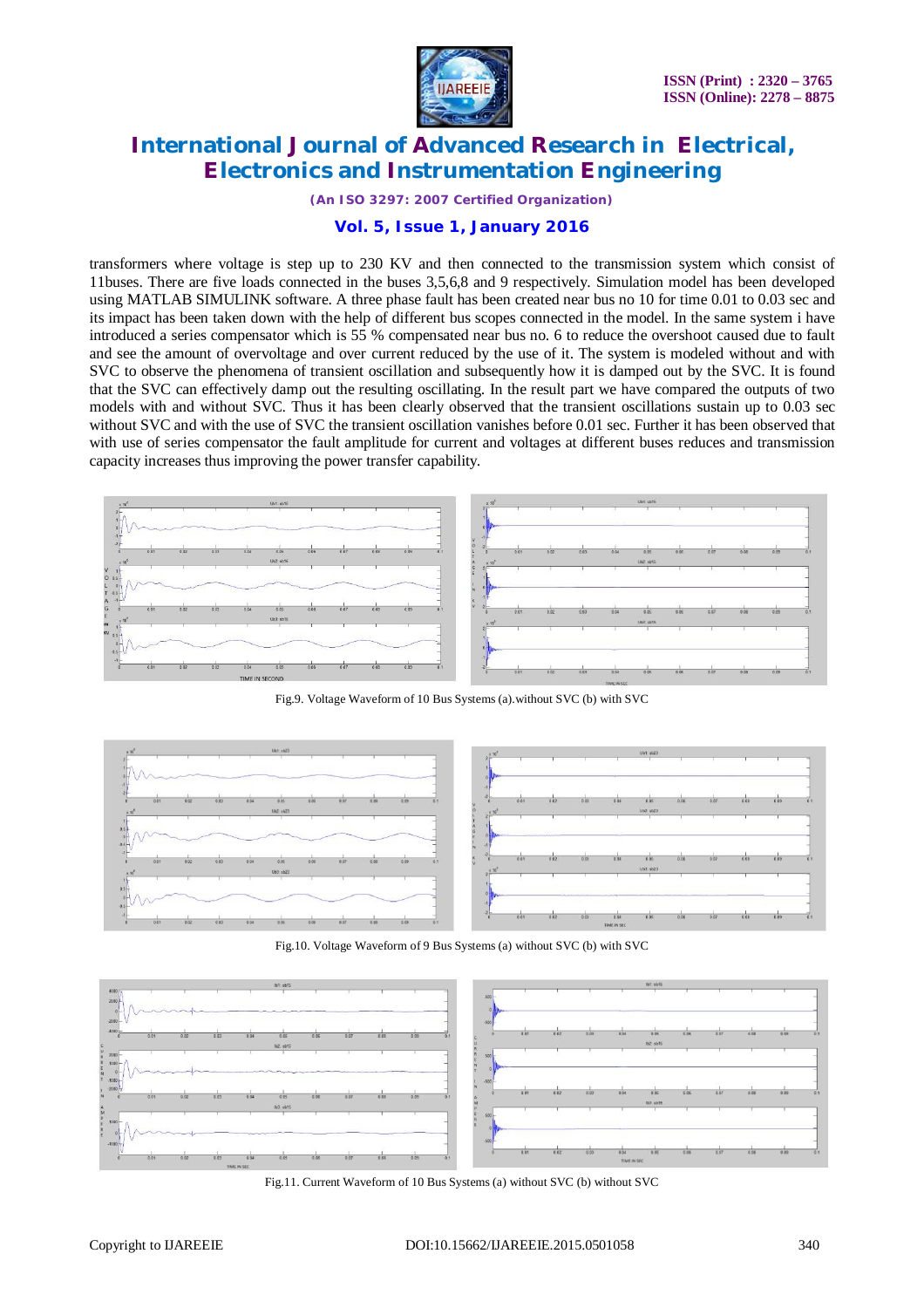

*(An ISO 3297: 2007 Certified Organization)*

### **Vol. 5, Issue 1, January 2016**



Fig.12. Current Waveform of 9 Bus Systems (a) without SVC (b) without SVC



Fig.13. Voltage Waveform of 1 Bus System (a) without Compensator (b) with Compensator



Fig.14. Voltage Waveform of 2Bus Systems (a) without Compensator (b) with Compensator

### **VI. CONCLUSION**

The system is modeled without and with SVC to observe the phenomena of transient oscillation and subsequently how it is damped out by the SVC. It is found that the SVC can effectively damp out the resulting oscillating. In the result part we have compared the outputs of two models with and without SVC. Thus it has been clearly observed that the transient oscillations sustain up to 0.03 sec without SVC and with the use of SVC the transient oscillation vanishes before 0.01 sec. Further it has been observed that with use of series compensator the fault amplitude for current and voltages at different buses reduces and transmission capacity increases thus improving the power transfer capability.

#### **REFERENCES**

- [1.] L. Gyugyi, "Reactive Power Generation and Control by Thyristor Circuits" *IEEE Trans.,* v. IA-15, n.5, 1979, pp.521531
- [2.] A.Olwegard et al, "Improvement of Transmission Capacity by Thyristor Controlled Reactive Power", IEEE Trans .v. PAS100, 1981, pp. .3930- 3939.
- [3.] R.M. Mathur, Editor, Static Compensators for Reactive Power Control, Canadian Electrical Association, *Cantext Publications*, Winnipeg, 1984
- [4.] A. E. Hammad, "Analysis of power system stability enhancement by static var compensators", *IEEE Trans. On Power Systems*, vol. 1, No. 4, pp. 222-227, 1986.